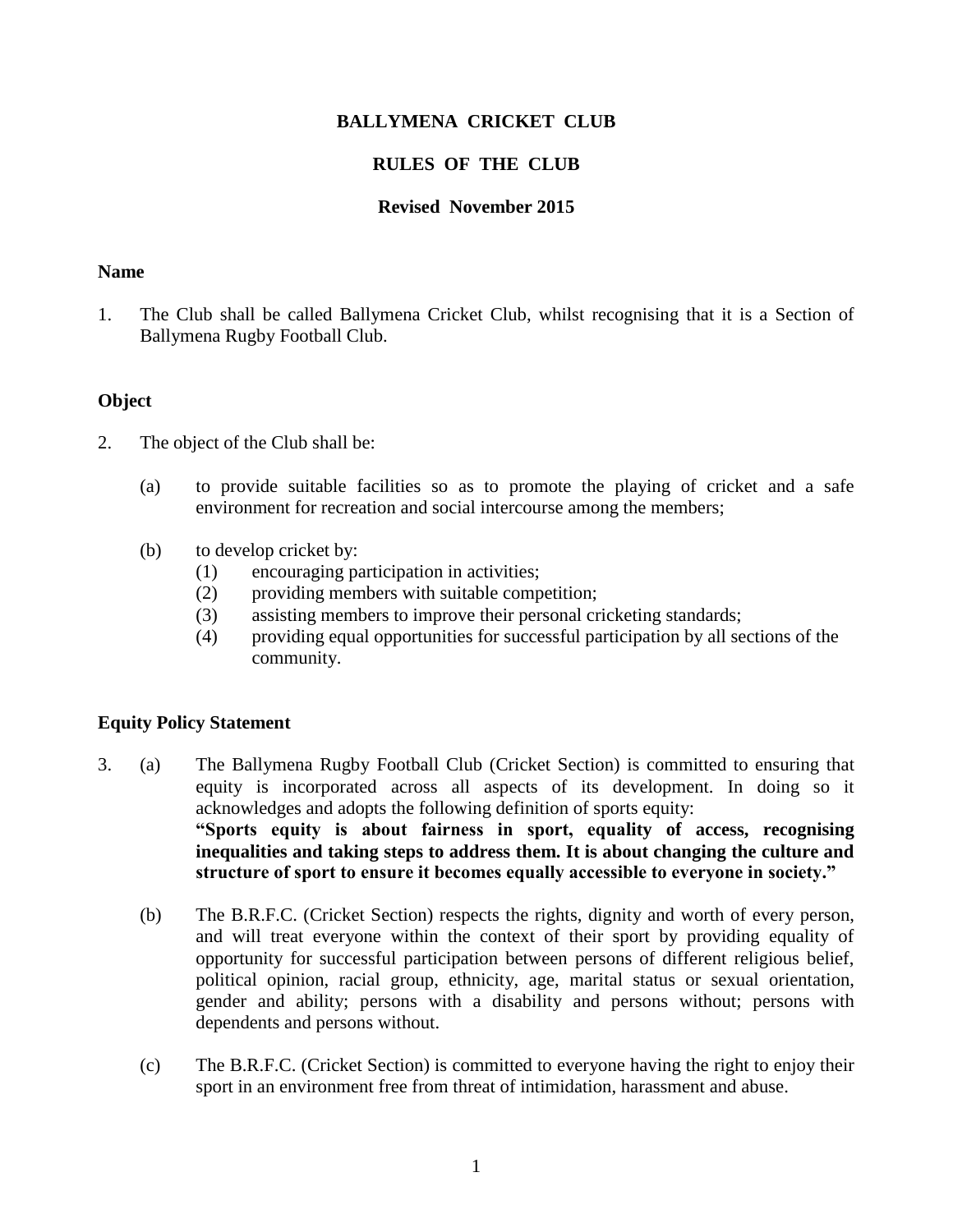- (d) All members have a responsibility to oppose discriminatory behaviour and promote equality of opportunity.
- (e) The B.R.F.C. (Cricket Section) will deal seriously with any incidents of discriminatory behaviour, according to the disciplinary procedures of the parent body.
- (f) The B.R.F.C. (Cricket Section) is fully committed to safeguarding the well-being of its members. Every individual in the Section should at all times show respect and understanding for their rights, safety and welfare, and conduct themselves in a way that reflects the principles of the parent body and the guidelines contained in the Code of Ethics and Good Practice for Children's Sport in Ireland.

Each member shall be directed to the Section's Child Safeguarding Policy, Procedures and Codes of Conduct available on the Club website.

## **Affiliation**

4. The Club shall be affiliated through the Northern Cricket Union to Cricket Ireland.

# **Membership**

- 5. As members of Ballymena R.F.C., all members shall have an equal right to avail themselves of all Club facilities to which their membership entitles them, while remaining subject to the Rules of Ballymena R.F.C.
	- (a) The Club may have different classes of membership and subscription on a nondiscriminatory and fair basis. The Club shall keep subscriptions at levels that shall not pose a significant obstacle to people participating.
	- (b) The Club membership categories shall be generally in line with those set out in the Constitution of Ballymena R.F.C.:
		- (1) Ordinary (over-18 on October 1), who shall be entitled to vote at General Meetings of the Club (those in full-time training/education and those over-65 shall be entitled to a discount in subscription)
		- (2) Junior (under-18 on October 1), who shall not be entitled to vote at General Meetings of the Club
		- (3) Associate, who shall not be entitled to vote at General Meetings of the Club.
	- (c) Application for membership is welcomed from any individual, regardless of any differences as listed in Rule 3(b). Membership of the Club shall be by election by a two-thirds majority of the Board of Directors then present, and voting on the application.
	- (d) An applicant so elected shall be notified, requested to pay his/her subscription and furnished with a copy of the Club Rules. No new member shall be entitled to any of the privileges of the Club until his/her subscription has been paid.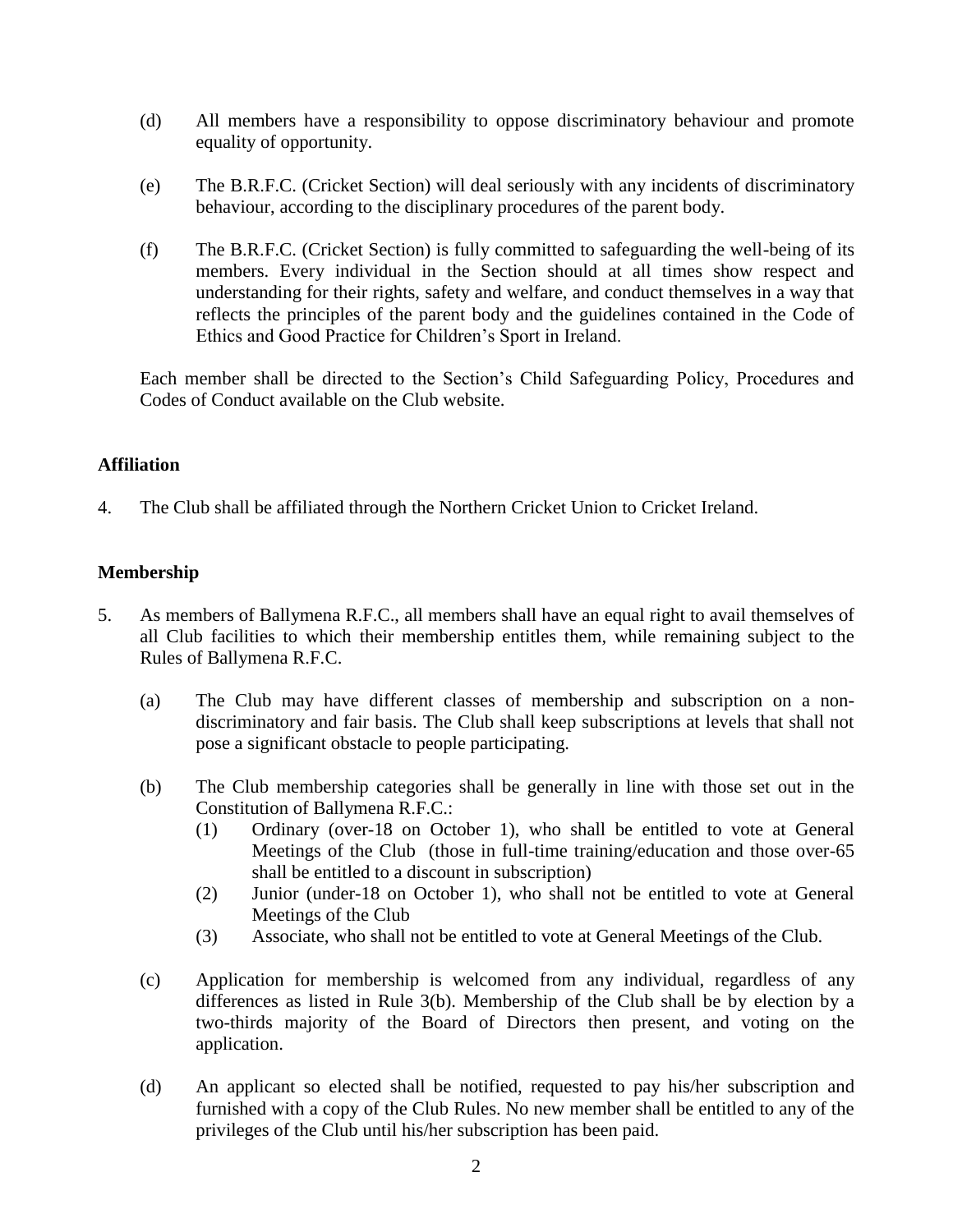- (e) No person under the age of eighteen shall be admitted as an Ordinary Member of the Club.
- (f) Each member/parent (if member is under 18) shall, upon registering, be obliged to sign and return an acknowledgement that they have been made aware of and agreed to abide by the terms of the Section's Child Safeguarding Policy, Procedures and Codes of Conduct.

## **Annual Meeting**

- 6. (a) An Annual Meeting of the Club shall be held not later than the  $30<sup>th</sup>$  November in each year and at such hour and place as the Executive Committee shall decide, to receive the Honorary Secretary's report and the Honorary Treasurer's financial statement, to transact general business and any special business, of which due notice has been given to the Honorary Secretary, and to elect from the members a Chairperson, Honorary Secretary, Honorary Assistant Secretary*,* Honorary Treasurer, Honorary Membership Secretary, Team Captains, Honorary Press Officer, Youth Cricket Development Officer, Grounds Convenor and up to six others to serve on the Executive Committee together with any N.C.U. Delegate(s). The Chairperson shall represent the Club on the Board of Governors of Ballymena R.F.C. The Grounds Convenor shall be a member of the Property and Grounds Committee of Ballymena R.F.C.
	- (b) Nominations for the above posts shall be notified to the Honorary Secretary not less than seven days prior to the date of the meeting.
	- (c) The members shall be given notice of the meeting and of any special business, of which due notice has been given to the Honorary Secretary, by circular to be sent out not less than seven days before the meeting.
	- (d) No business shall be proceeded with unless at least ten members be present.
	- (e) In case there is no quorum assembled within half an hour of the time named in the circular, the meeting shall stand adjourned till the week following, and so in like manner for each successive week. Notice of such adjournment shall be given by circular.
	- (f) All existing officers and arrangements shall continue in status quo until a quorum be obtained.
	- (g) At all General Meetings of the Club, whether Annual or Extraordinary, the Chairperson shall preside. In the absence of the Chairperson, a Chairperson shall be elected by the majority vote of the members present. In case of equality of votes, the chair shall be taken by the senior member present.
	- (h) On divisions, the Chairperson may vote as a member, and also, in case of equality, give the casting vote.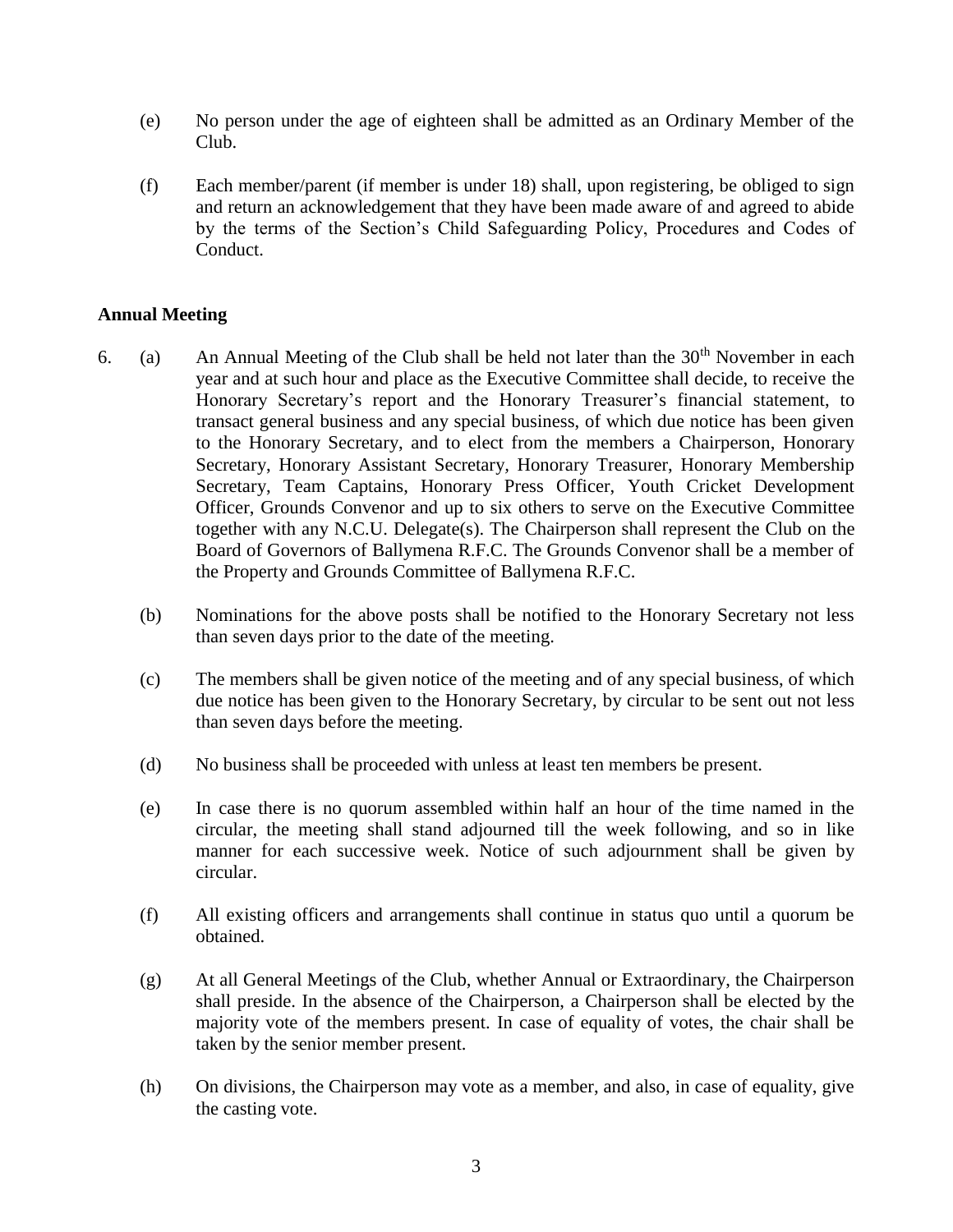# **Extraordinary Meeting**

- 7. (a) The Honorary Secretary shall call an Extraordinary Meeting of the Club by circular to be sent out not less than seven days before the meeting, if and when so directed by the Executive Committee, or on receiving a requisition signed by at least ten Ordinary Members of the Club, and shall state the object for which the meeting is to be held. Such meeting shall be held within six weeks of receipt by the Honorary Secretary of such requisition.
	- (b) No business other than that stated in the circular shall be dealt with at such meeting, nor shall any resolution be valid unless at least ten members be present.

# **Office Bearers**

8. The Office Bearers of the Club shall be the Chairperson, Honorary Secretary, Honorary Assistant Secretary, Honorary Treasurer, Honorary Membership Secretary and 1<sup>st</sup> XI Captain.

# **The Chairperson** shall:

- chair all General Meetings of the Club;
- chair meetings of the Executive Committee;
- be, ex-officio, a member of all sub-committees;
- represent the Cricket Club on the Board of Governors of Ballymena R.F.C.

## **The Honorary Secretary** shall:

- give notice of, and arrange, all General Meetings of the Club, ensuring that attendance and voting are restricted to duly entitled persons;
- give due notice to those entitled to attend General Meetings of the Club of any special business, of which due notice has been given to the Honorary Secretary, or of any proposals to change the Rules of the Club;
- prepare and deliver an Annual Report to the Annual General Meeting;
- bring all correspondence to the notice of the appropriate officer and committee, and ensure that any necessary reply issues as promptly as possible;
- communicate, on behalf of the Club, with Cricket Ireland and/or the Northern Cricket Union;
- be, ex-officio, a member of all sub-committees.

## **The Honorary Assistant Secretary** shall:

- make and keep minutes of all General Meetings of the Club;
- make and keep minutes of meetings of the Executive Committee.

# **The Honorary Treasurer** shall:

- be responsible to the Executive Committee and the Honorary Treasurer of Ballymena R.F.C. for the proper conduct of the financial affairs of the Club;
- collect all monies due to the Club and forward these to the Honorary Treasurer of Ballymena R.F.C.;
- maintain proper records of all receipts;
- prepare and deliver an Annual Financial Report to the Annual General Meeting.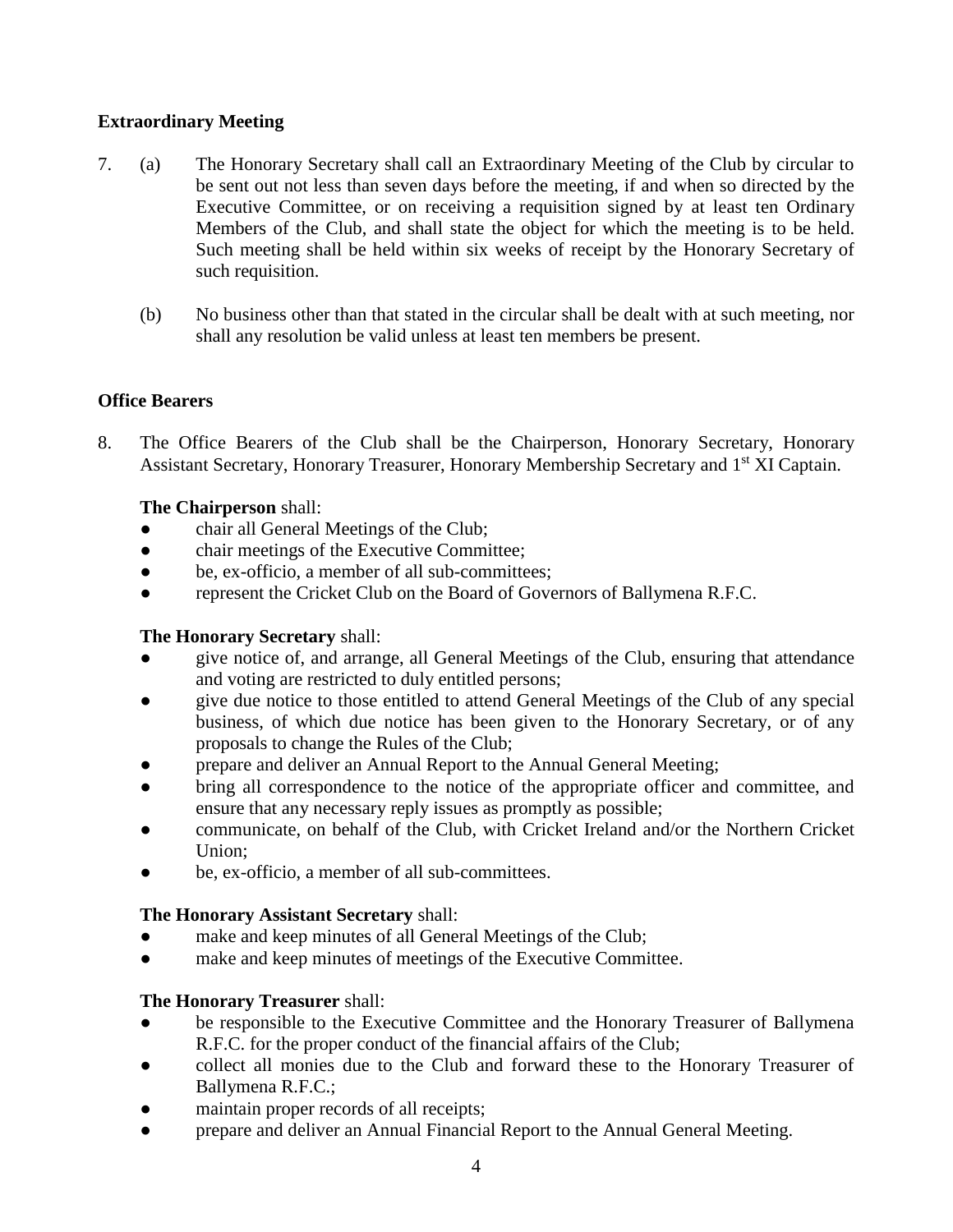### **The Honorary Membership Secretary** shall:

- assist the Honorary Treasurer to send out reminders to members when annual subscriptions are due, and issue registration forms as appropriate;
- assist the Honorary Treasurer to keep an accurate record of all subscriptions paid, and pass on all payments received to the Honorary Treasurer;
- update the database of all categories of Club members.

#### **Executive Committee**

- 9. (a) The Executive Committee shall consist of the Chairperson, Honorary Secretary, Honorary Assistant Secretary, Honorary Treasurer, Honorary Membership Secretary, Team Captains, Honorary Press Officer, N.C.U. Delegate(s), Youth Development Convenor and Grounds Convenor, together with up to six other elected members.
	- (b) The Executive Committee shall meet on the first Monday of each month, or other such date as agreed by the Committee, and be chaired by the Chairperson, with minutes recorded by the Honorary Assistant Secretary.
	- (c) The Executive Committee shall oversee the business and affairs of the Club and shall be the sole interpreters of the Rules of the Club until set aside at a General Meeting of the Club.
	- (d) The Executive Committee shall have power to appoint sub-committees as necessary and to co-opt advisers to the Executive Committee as required to fulfil its business.
	- (e) Six members of the Executive Committee shall form a quorum.
	- (f) The Chairperson, or whoever takes the chair in his/her absence, shall have a vote and a casting vote at all meetings of the Executive Committee.

#### **Emergency Committee**

- 10. (a) The Emergency Committee shall consist of the Chairperson, Honorary Secretary, Honorary Treasurer and 1st XI Captain.
	- (b) The Emergency Committee shall have power to deal with any matter of such urgency as would preclude the calling of a meeting of the Executive Committee, provided their action is reported to such a meeting at the earliest possible opportunity.
	- (c) Three members of the Emergency Committee shall form a quorum.

## **Voting Rights**

11. Only members aged eighteen or over shall be entitled to vote at General Meetings of the Club.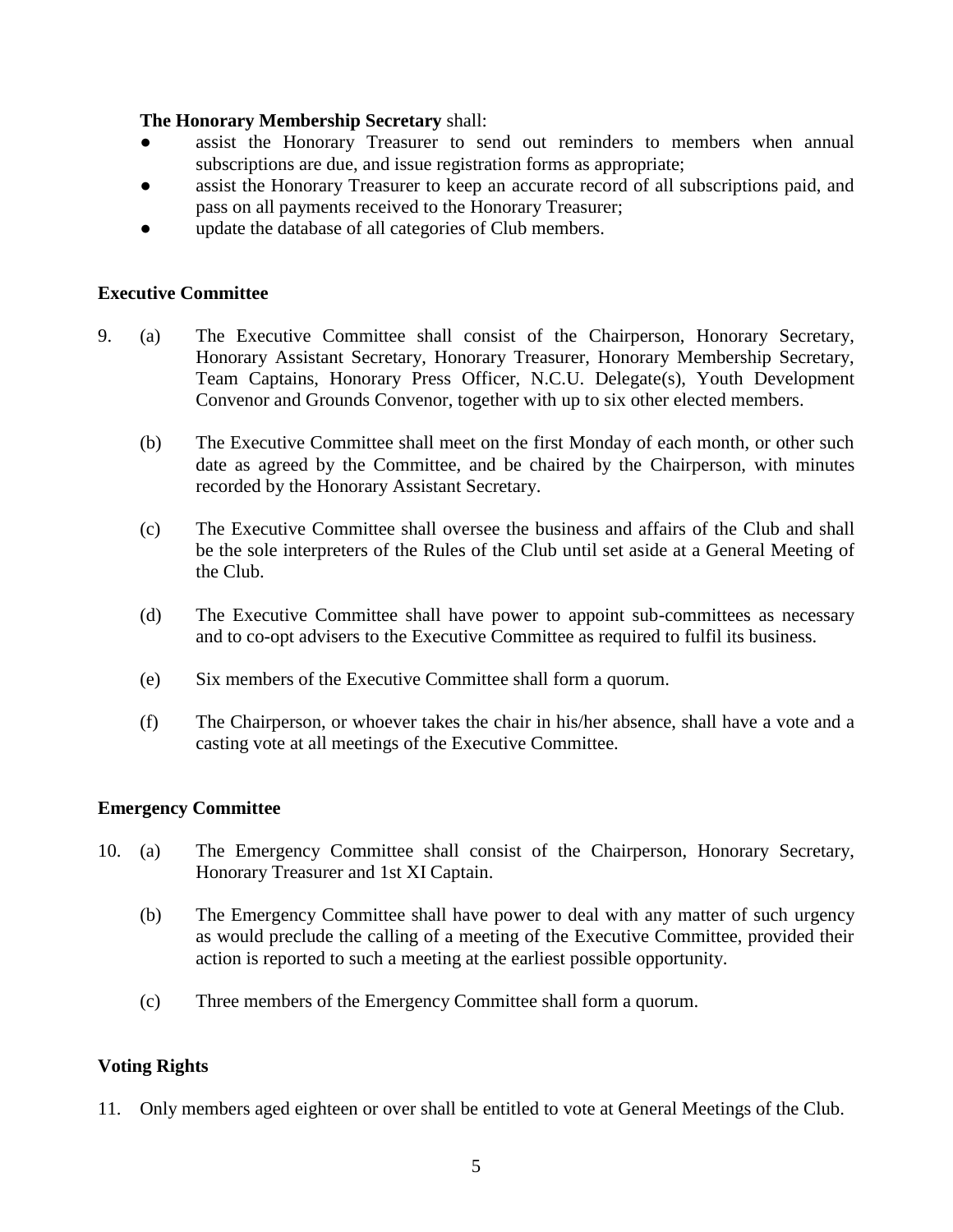### **Payment of Subscriptions**

- 12. (a) All annual subscriptions shall be due on the first day of September, but any member entering the Club on or after the first day of July in any year shall, on paying his/her annual subscription for the current year, be exempt from paying the annual subscription for the following year.
	- (b) No member shall have a vote or be entitled to ballot at any meeting while his/her subscription is in arrears.
	- (c) No member whose subscription is in arrears may take part in games or enjoy any of the benefits of membership.

## **Resignations**

13. Members not sending in their resignations, in writing, to the Honorary Membership Secretary of Ballymena R.F.C. before the 31<sup>st</sup> October in any year shall be considered members for the ensuing year.

### **Disciplinary Procedures**

14. All members shall be subject to the disciplinary procedures set out in the Constitution of Ballymena R.F.C., viz.

*Complaints and Investigation Procedure*

- *(a) Any member who believes the conduct of another member is contrary to the Constitution of the Club, or likely to bring the Club into disrepute, may inform the Board of Directors by writing to the Honorary Assistant Secretary* [of B.R.F.C.]*.*
- *(b) A meeting of a Disciplinary Panel of three, selected by the Board of Directors from their numbers, shall be held within fourteen days of the complaint being received. All parties involved shall be invited to attend individually to speak to the Panel. The alleged offender may be accompanied by another member of his/her choice.*
- *(c) The Honorary Assistant Secretary* [of B.R.F.C.] *shall inform both the member who made the complaint and the member who is the subject of their decision within seven days of a decision being taken by the Disciplinary Panel and ratified by the Board of Directors.*

*Infringement of Rules – Disciplinary Procedure*

*(a) It shall be lawful for the Board of Directors, on the recommendation of the Disciplinary Panel, to expel from the Club, refuse to renew membership, suspend or otherwise deal with any member who breaks any Rules of the Club, or conducts himself/herself in a*